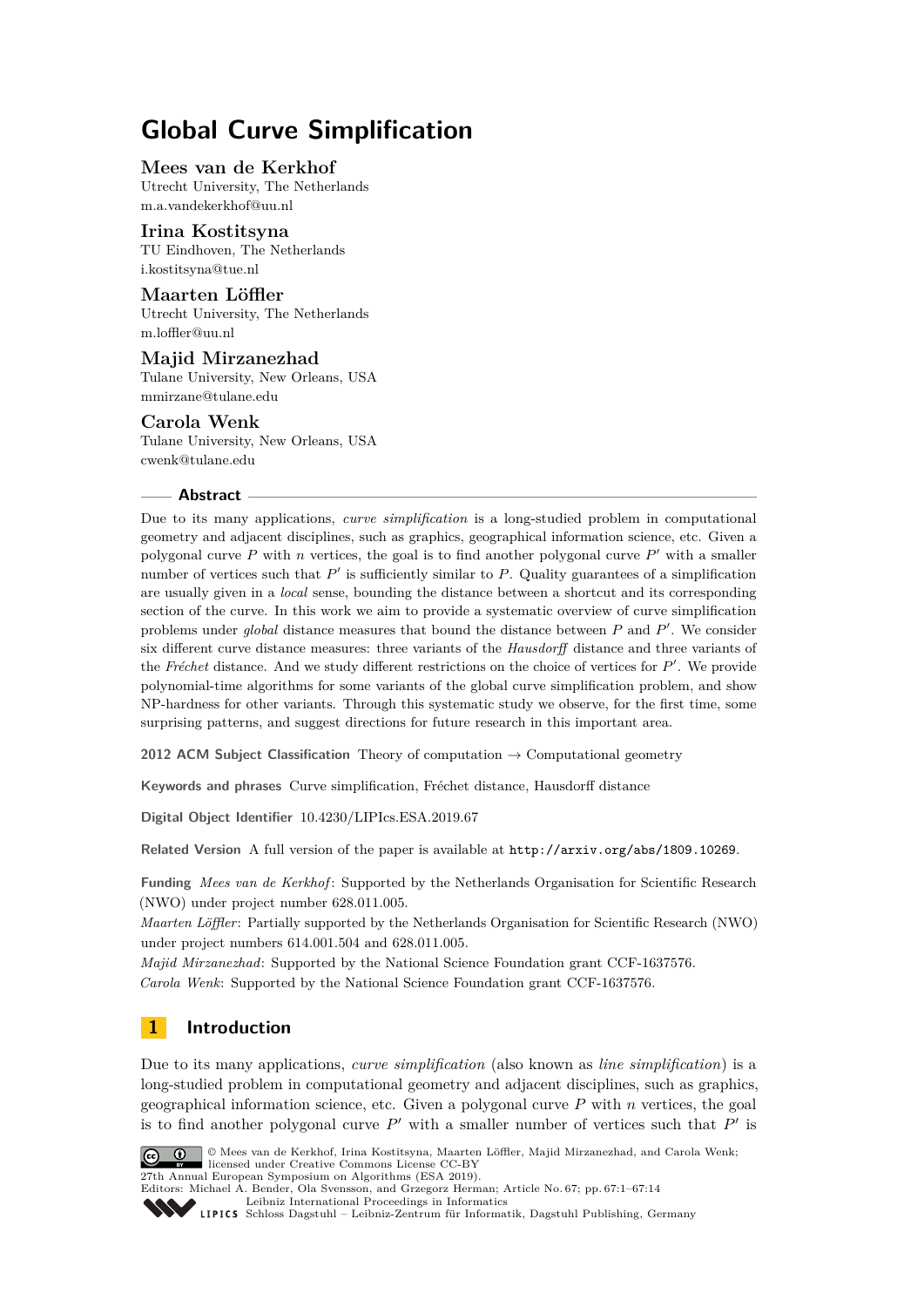#### **67:2 Global Curve Simplification**

<span id="page-1-0"></span>

**Figure 1** For a target distance *δ*, the red curve (middle) is a global simplification of the input curve (left), but it is not a local simplification, since the first shortcut does not closely represent its corresponding curve section (right). The example works for both Hausdorff and Fréchet distance.

sufficiently similar to *P*. Classical algorithms for this problem famously include a simple recursive scheme by Douglas and Peucker [\[16\]](#page-13-1), and a more involved dynamic programming approach by Imai and Iri [\[21\]](#page-13-2); both are frequently implemented and cited. Since then, numerous further results on curve simplification, often in specific settings or under additional constraints, have been obtained [\[1,](#page-12-0) [2,](#page-12-1) [6,](#page-12-2) [11,](#page-13-3) [12,](#page-13-4) [14,](#page-13-5) [8,](#page-12-3) [18,](#page-13-6) [20\]](#page-13-7).

Despite its popularity, the Douglas-Peucker algorithm comes with no provable quality guarantees. The method by Imai and Iri, though slower, was introduced as an alternative which does supply guarantees: it finds an optimal shortest path in a graph in which potential shortcuts are marked as either *valid* or *invalid*, based on their distance to the corresponding sections of the input curve. However, Agarwal et al. [\[2\]](#page-12-1) note that the Imai-Iri algorithm does not actually globally optimize any distance measure between the original curve *P* and the simplification  $P'$ . This work initiated a more formal study of curve simplification; van Kreveld et al. [\[24\]](#page-13-8) systematically show that both Douglas-Peucker and Imai-Iri may indeed produce far-from-optimal results.

This raises a question of what it means for a simplification to be optimal. We may view it as a dual-optimization problem: we wish to minimize the number of vertices of  $P'$  given a constraint on its similarity to *P*. This depends on the distance measure used; popular curve distance measures include the *Hausdorff* and *Fréchet* distances (variants and formal definitions are discussed in Section [2.1\)](#page-2-0). However, the difference in interpretation between Agarwal et al. and Imai and Iri lies not so much in the choice of distance measure, but rather what exactly it is applied to. In fact, the Imai-Iri algorithm is optimal in a *local* sense: it outputs a subsequence of the vertices of *P* such that the Hausdorff distance between each shortcut and *its corresponding section of the input* is bounded: each shortcut approximates the section of *P* between the vertices of the shortcut.

In this work, we underline this difference by using the term *global* simplification when a bound on a distance measure must be satisfied between  $P$  and  $P'$  (formal definition in Section [2.3\)](#page-4-0), and *local* simplification when a bound on a distance measure must be satisfied between each edge of  $P'$  and its corresponding section of  $P$ . Clearly, a local simplification is also a global simplification, but the reverse is not necessarily true, see Figure [1.](#page-1-0) Both local and global simplifications have their merits: one can imagine situations where it is important that each segment of a simplified curve is a good representation of the curve section it replaces, but in other applications (e.g., visualization) it is really the similarity of the overall result to the original that matters. Most existing work on curve simplification falls in the *local* category. In this work, we focus on *global* curve simplification.

#### <span id="page-1-1"></span>**1.1 Existing Work on Global Curve Simplification**

Surprisingly, only a few results on simplification under global distance measures are known [\[2,](#page-12-1) [7,](#page-12-4) [10,](#page-13-9) [24\]](#page-13-8); consequently, what makes the problem difficult is not well understood.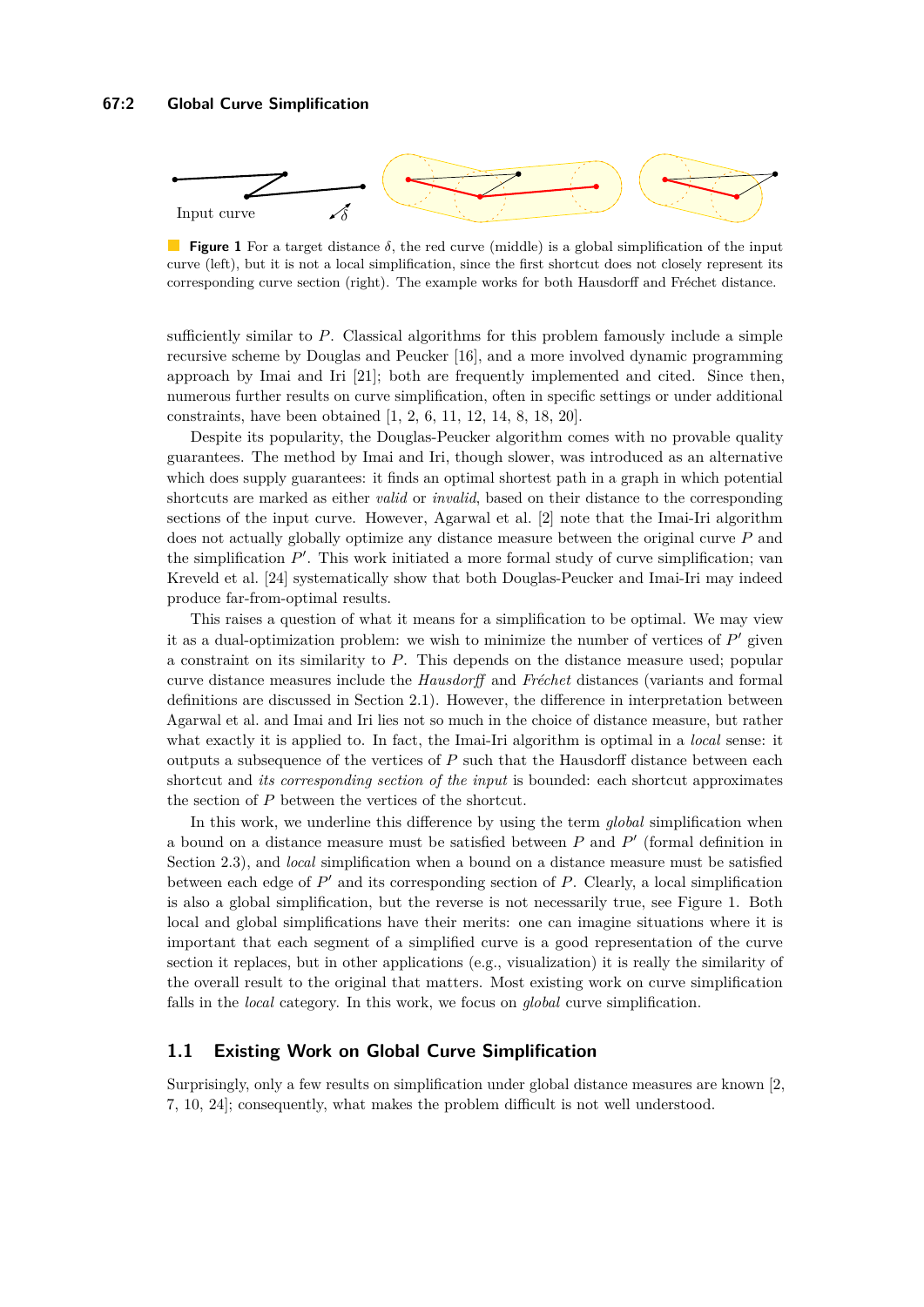Agarwal et al. [\[2\]](#page-12-1) first consider the idea of global simplification. They introduce what they call a *weak simplification*: a model in which the vertices of the simplification are not restricted to be a subset of the input vertices, but can lie anywhere in the ambient space.<sup>[1](#page-2-1)</sup> Interestingly, they compare this to a *local* simplification where vertices are restricted to be a subset of the input. We may interpret a combination of two of their results (Theorem 1.2 and Theorem 4.1) as an approximation algorithm for global curve simplification with unrestricted vertices under the Fréchet distance: for a given curve  $P$  and threshold  $\delta$  one can compute, in  $O(n \log n)$  time, a simplification  $P'$  which has at most the number of vertices of an optimal simplification with threshold *δ/*8.

Bereg et al. [\[7\]](#page-12-4) first explicitly consider global simplification in the setting where vertices are restricted to be a subsequence of input vertices, but using the *discrete Fréchet distance*: a variant of the Fréchet distance which only measures distances between vertices (refer to Section [2.1\)](#page-2-0). They show how to compute an optimal simplification where vertices are restricted to be a subsequence in  $O(n^2)$  time, and they give an  $O(n \log n)$  time algorithm for the setting where vertices may be placed freely.

Van Kreveld et al. [\[24\]](#page-13-8) consider the same (global distance, but vertices should be a subsequence) setting, but for the continuous Fréchet and Hausdorff distances. They give polynomial-time algorithms for the Fréchet distance and directed Hausdorff distance (from simplification curve to input curve), but they show the problem is NP-hard for the directed Hausdorff distance in the opposite direction and for the undirected Hausdorff distance. Recently, Bringmann and Chaudhury [\[10\]](#page-13-9) improved their result for the Fréchet distance to  $O(n^3)$ , and also give a conditional cubic lower bound.

Finally, we mention there is earlier work which does not explicitly study simplification under global distance measures, but contains results that may be reinterpreted as such. Guibas et al. [\[19\]](#page-13-10) provide algorithms for computing minimum-link paths that stab a sequence of regions in order. One of the variants, presented in Theorems 10 and 14 of [\[19\]](#page-13-10), computes what may be seen as an optimal simplification under the Fréchet distance with no vertex restrictions, i.e., the same setting that was studied by Agarwal et al., in  $O(n^2 \log^2 n)$  time.

# **2 Classification**

We aim to provide a systematic overview of curve simplification problems under global distance measures. To this end, we have collected known results and arranged them in a table (Table [1\)](#page-4-1), and provide several new results to complement these (refer to Section [2.4\)](#page-5-0). This allows us for the first time to observe some surprising patterns, and it suggests directions for future research in this important area. We first discuss the dimensions of the table.

#### <span id="page-2-0"></span>**2.1 Distance Measures**

For our study, we consider six different curve distance measures: three variants of the *Hausdorff* distance and three variants of the *Fréchet* distance. These are among the most popular curve distance measures in the algorithms literature. The Hausdorff distance captures the maximum distance from a point on one curve to a point on the other curve. The variants of the Hausdorff distance we consider are the directed Hausdorff distance from the input to the output, the directed Hausdorff distance from the output to the input, and the undirected

<span id="page-2-1"></span><sup>1</sup> We choose not to adopt the terms *weak* and *strong* in this context because we will also distinguish an intermediate model, and to avoid confusion with the *weak Fréchet* distance; refer to Section [2.2.](#page-3-0)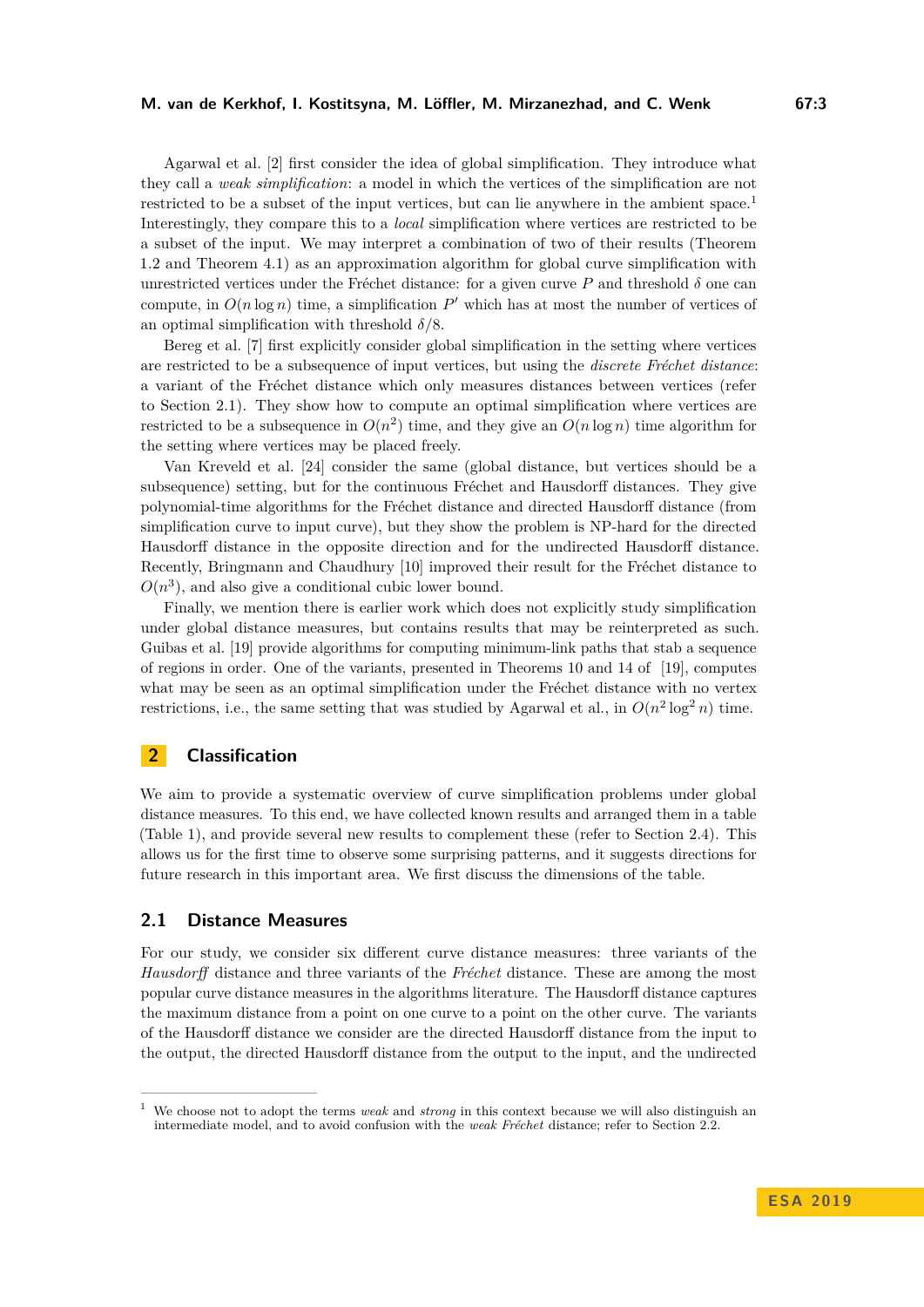<span id="page-3-1"></span>

**Figure 2** Globally simplified curves under Fréchet distance (left) and Hausdorff distance (right). The vertex-restricted case (in red) requires 5 vertices for Fréchet distance and 8 vertices for the Hausdorff distance. The curve-restricted case (in blue) requires 4 vertices for Fréchet distance and 6 vertices for the Hausdorff distance. The non-restricted case (in green) requires only 3 vertices for Fréchet distance and only 5 vertices for the Hausdorff distance. The *δ*-neighborhoods for the original curves are shown in yellow.

(or bidirectional) Hausdorff distance. The Fréchet distance captures the maximum distance between a pair of points traveling along the two curves simultaneously. We now formally define all six distance measures.

Let  $P = \langle p_1, p_2, \dots, p_n \rangle$  be the input polygonal curve. We treat P as a continuous map  $P: [1, n] \to \mathbb{R}^d$ , where  $P(i) = p_i$  for integer *i*, and the *i*-th edge is linearly parametrized as  $P(i + \lambda) = (1 - \lambda)p_i + \lambda p_{i+1}$ . We write  $P[s, t]$  for the subcurve between  $P(s)$  and  $P(t)$  and denote the *shortcut*, i.e., the straight line connecting them, by  $\langle P(s)P(t) \rangle$ .

The *Fréchet distance* between two polygonal curves *P* and *Q*, with *n* and *m* vertices, respectively, is  $F(P,Q) = \inf_{(\sigma,\theta)} \max_t ||P(\sigma(t)) - Q(\theta(t))||$ , where  $\sigma$  and  $\theta$  are continuous non-decreasing functions from [0, 1] to [1, n] and [1, m], respectively. If  $\sigma$  and  $\theta$  are continuous but not necessarily monotone, the resulting infimum is called the *weak Fréchet distance*. Finally, the *discrete Fréchet distance* is a variant where *σ* and *θ* are discrete functions from  $\{1, \ldots, k\}$  to  $\{1, \ldots, n\}$  and  $\{1, \ldots, m\}$  with the property that  $|\sigma(i) - \sigma(i+1)| \leq 1$ .

The *directed Hausdorff distance* between two polygonal curves (or more generally, compact sets) *P* and *Q* is defined as  $\overrightarrow{H}(P,Q) = \max_{p \in P} \min_{q \in Q} ||p - q||$ . The *undirected Hausdorff distance* is then simply the maximum over the two directions:  $H(P,Q) = \max{\{\overrightarrow{H}(P,Q), \overrightarrow{H}(Q,P)\}}$ .

#### <span id="page-3-0"></span>**2.2 Vertex Restrictions**

Once we have fixed the distance measure and agreed that we wish to apply it globally, one important design decision still remains to be made. Traditional curve simplification algorithms consider the (polygonal) input curve *P* to be a sequence of points, and produce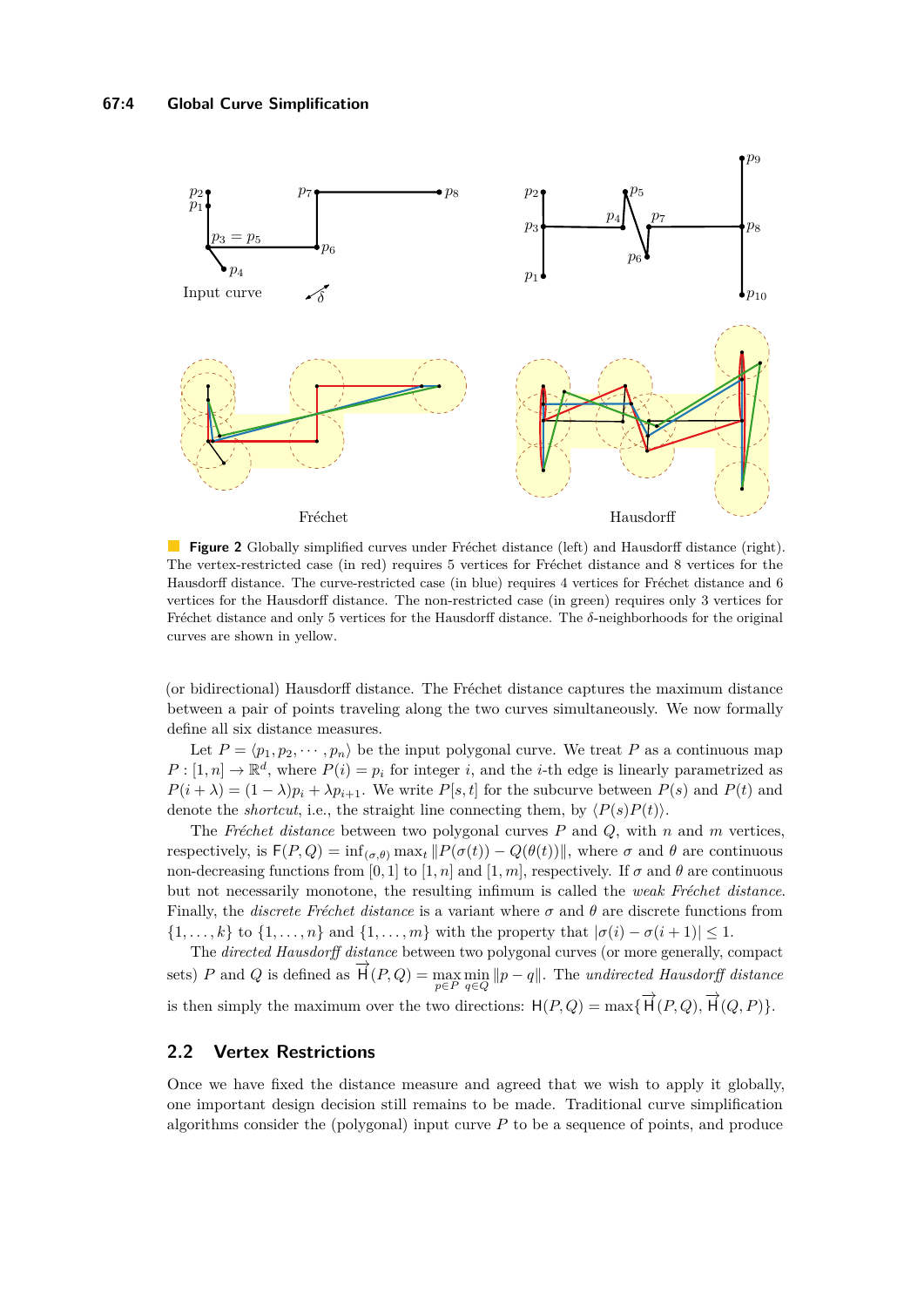| Distance                      | Vertex-restricted $(V)$                                                                                                               | Curve-restricted $(C)$                                                       | Non-restricted $(N)$                                                                                                                                   |
|-------------------------------|---------------------------------------------------------------------------------------------------------------------------------------|------------------------------------------------------------------------------|--------------------------------------------------------------------------------------------------------------------------------------------------------|
| $\overleftarrow{H}(P,\delta)$ | strongly NP-hard [24]                                                                                                                 | weakly NP-hard $(Thm 5)$                                                     | ?                                                                                                                                                      |
|                               | $\overrightarrow{\mathrm{H}}(P,\delta) \left  \begin{array}{c} O(n^4) \ [24] \\ O(n^3 \log n) \ (T \text{hm } 3) \end{array} \right.$ | weakly NP-hard (Thm 5)                                                       | $\operatorname{poly}(n)$ [23]                                                                                                                          |
| $H(P,\delta)$                 | strongly NP-hard [24]                                                                                                                 | strongly NP-hard $(Cor 14)$                                                  | strongly NP-hard (Thm 13)                                                                                                                              |
| $F(P,\delta)$                 | $O(mn^5)$ [24]<br>$O(n^3)$ [22]<br>$O(n^3)$ [10]                                                                                      | $O(n)$ in $\mathbb{R}^1$ (Thm 7)<br>weakly NP-hard in $\mathbb{R}^2$ (Thm 5) | $O(n^2 \log^2 n)$ in $\mathbb{R}^2$ [19]<br>$O(n \log n)$ (1,8)-approx [2]<br>$O^*(n^2 \log n \log \log n)$<br>$(2, 1 + \varepsilon)$ -approx (Thm 11) |
| $dF(P,\delta)$                | $O(n^2)$ [7]                                                                                                                          | $O(n^3)$ (Thm 6)                                                             | $O(n \log n)$ [7]                                                                                                                                      |
| $wF(P,\delta)$                | $O(n^3)$ (Thm 2)                                                                                                                      | weakly NP-hard $(Thm 5)$                                                     | $(2, 1 + \varepsilon)$ -approx (Cor 12)                                                                                                                |

<span id="page-4-1"></span>**Table 1** Known and new results (in blue) for the GCS problem under global distance measures.

as output  $P'$  a subsequence of this sequence. However, if we measure the distance globally, there may be no strong reason to restrict the family of acceptable output curves so much: the distance measure already ensures the similarity between input and output curves, so perhaps we may allow a more free choice of vertex placement. Indeed, several results under this more relaxed viewpoint exist, as discussed in Section [1.1.](#page-1-1) Here, we choose to investigate three increasing levels of freedom: (1) *vertex-restricted*  $(V)$ , where vertices of  $P'$  have to be a subsequence of vertices of  $P$ ; (2) *curve-restricted (C)*, where vertices of  $P'$  can lie anywhere on *P* but have to respect the order along *P*; and (3) *non-restricted*  $(N)$ , where vertices of *P*<sup>'</sup> can be anywhere in the ambient space. Figure [2](#page-3-1) illustrates the difference between the three models. The third category does not make sense for local curve simplification, but is very natural for global curve simplification. Observe that when the vertices of a simplified curve have more freedom, the optimal simplified curve never has more, but may have fewer, vertices.

#### <span id="page-4-0"></span>**2.3 Global Curve Simplification Overview**

We are now ready to formally define a class of global curve simplification problems. When  $D(\cdot, \cdot)$  denotes a distance measure between curves (e.g., the *Hausdorff* or *Fréchet* distance), the *global curve simplification (GCS)* problem asks what is the smallest number *k* such that there exists a curve  $P'$  with at most  $k$  vertices, chosen either as a subsequence of the vertices of *P* (variant  $V$ ), as a sequence of points on the edges of *P* in the correct order along *P* (variant *C*), or chosen anywhere in  $\mathbb{R}^d$  (variant *N*) and such that  $D(P, P') \leq \delta$ , for a given threshold  $\delta$ . In all cases, we require that  $P$  and  $P'$  start at the same point and end at the same point.

Table [1](#page-4-1) summarizes results for the different variants of the GCS problem obtained by instantiating *D* with the Hausdorff or Fréchet distance measures and by applying a vertex restriction *R*. Here  $R \in \{V, C, \mathcal{N}\}\)$ , and *D* is either the undirected Hausdorff distance H, the directed Hausdorff distance  $\overline{H}(P,\delta)$  from *P* to *P'*, the directed Hausdorff distance  $\overrightarrow{H}(P,\delta)$ from P' to P, the Fréchet distance F, the discrete Fréchet distance dF, or the weak Fréchet distance wF. Throughout the paper we use  $D_R(P,\delta)$  to denote a curve P' that is the optimal *R*-restricted simplification of *P* with  $D(P, P') \leq \delta$ .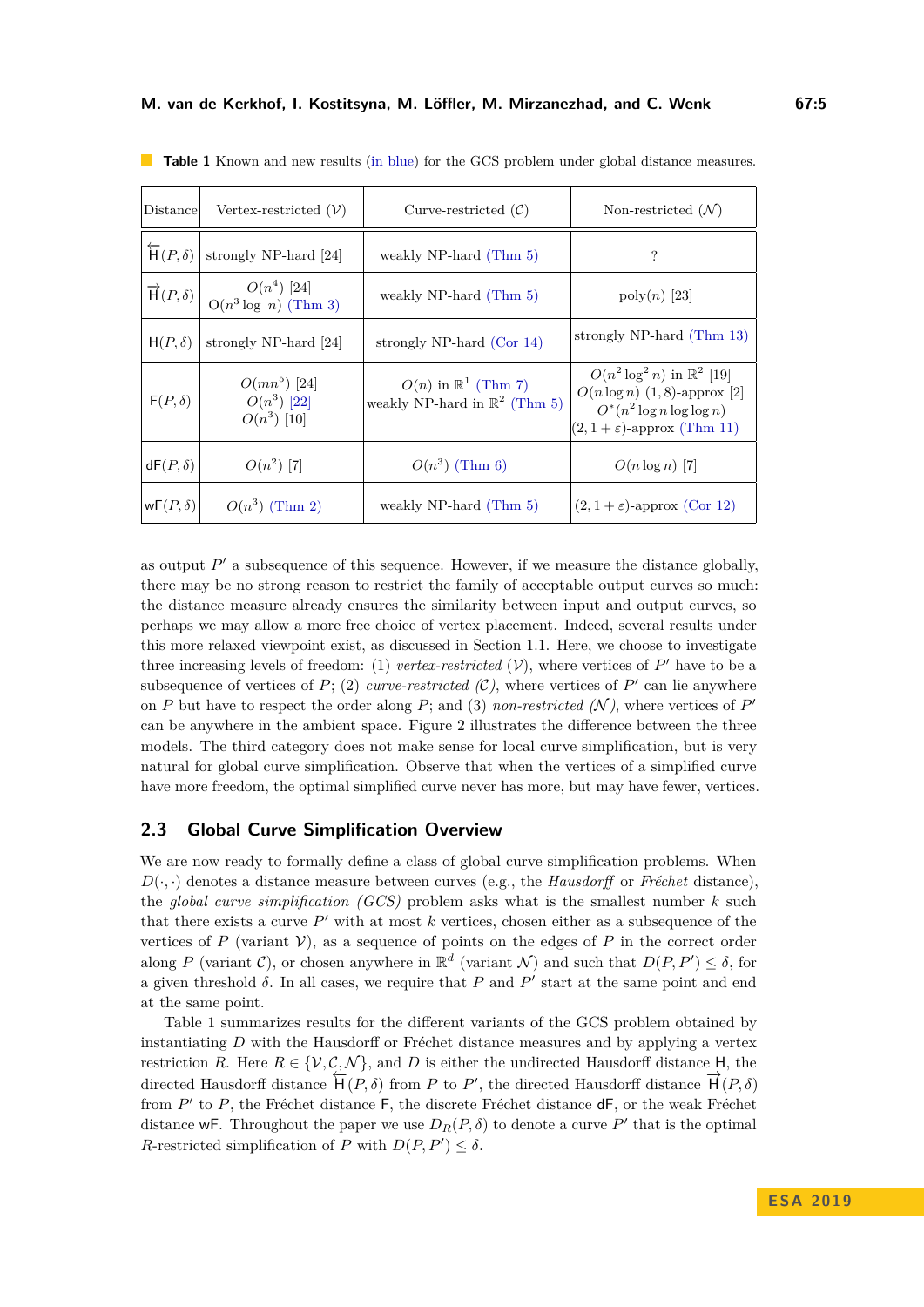#### **67:6 Global Curve Simplification**

Since GCS is a dual-optimization problem, we call an algorithm an (*α, β*)*-approximation* if it computes a solution with distance at most  $\beta\delta$  and uses at most  $\alpha$  times more shortcuts than the optimal solution for distance  $\delta$ .

#### <span id="page-5-0"></span>**2.4 New Results**

In order to provide a thorough understanding of the different variants of the GCS problem we provide several new results. In some cases these are straightforward adaptations of known results, in other cases they require deeper ideas. Additional lemmas, theorems, and proofs are available in the full version of this paper [\[22\]](#page-13-12). We give polynomial time algorithms for finding  $wF_{\mathcal{V}}(P,\delta)$ , the vertex-restricted GCS under the weak Fréchet distance (Section [3,](#page-5-1) Theorem [2\)](#page-7-0), and  $wF_{\mathcal{V}}(P,\delta)$ , the vertex-restricted GCS under the strong Fréchet distance (see [\[22\]](#page-13-12)). In Section [4](#page-7-1) we consider the vertex-restricted problem under the directed Hausdorff distance from *P*<sup> $\prime$ </sup> to *P* (that is, to find  $\vec{H}_V(P,\delta)$ ), originally considered by van Kreveld et al. [\[24\]](#page-13-8), and we provide an algorithm with an improved runtime of  $O(n^3 \log n)$  (Theorem [3\)](#page-8-0). In Section [5](#page-8-1) we prove that solving the curve-restricted GCS is NP-hard for almost all distance measures considered in this paper except for the discrete Fréchet distance (Theorem [6\)](#page-10-1) and strong Fréchet distance in  $\mathbb{R}^1$  (Theorem [7\)](#page-10-0) for which we present polynomial time algorithms. To the best of our knowledge, these are the first results in the curve-restricted setting under global distance measures. Finally, in Section [8,](#page-10-2) we give a  $(2, 1 + \varepsilon)$ -approximation algorithm for  $F_N(P, \delta)$ , the non-restricted GCS under the Fréchet distance, which runs in  $O^*(n^2 \log n \log \log n)$  time, where  $O^*$  hides factors polynomial in  $1/\varepsilon$  (Theorem [11\)](#page-11-0). The same result also holds for  $wF_N(P,\delta)$  (Corollary [12\)](#page-11-1). In Section [9](#page-11-2) we show that the non-restricted GCS problem becomes NP-hard when we consider the Hausdorff distance (Theorem [13\)](#page-12-6).

#### **2.5 Discussion**

With both the existing work and our new results in place, we now have a good overview of the complexity of the different variants of the GCS problem, see Table [1.](#page-4-1)

Observe that the curve-restricted variants seem to generally be harder than both the vertexrestricted and the non-restricted variants. That means that, on the one hand, broadening the search space from the vertex-restricted to the curve-restricted case makes the problem harder. But on the other hand it does not give unrestricted freedom of choice, which in turn enables the development of efficient algorithms for the unrestricted case.

Another interesting pattern can be observed for the Hausdorff distance measures. The direction of the Hausdorff distance makes a significant difference in whether the corresponding GCS problem is NP-hard or polynomially solvable. The GCS problem for the undirected Hausdorff distance is at least as hard as for the directed Hausdorff distance from the input curve to the simplification.

Drawing upon the above observations we make the following conjecture:

 $\blacktriangleright$  **Conjecture 1.** *The curve-restricted and non-restricted GCS problems for*  $\overleftarrow{H}(P, \delta)$  *are strongly NP-hard.*

## <span id="page-5-1"></span>**3 Freespace-Based Algorithms for Fréchet Simplification**

We use the free space diagram between *P* and its shortcut graph *G* to solve the vertexrestricted GCS problem under the weak and strong Fréchet distances in  $O(n^3)$  time and space. This is related to *map-matching* [\[4,](#page-12-7) [9\]](#page-13-13), however in our case we need to compute *shortest* paths in the free space that correspond to *simple* paths in *G*. While map-matching for closed simple paths is NP-complete [\[25\]](#page-13-14), we exploit the DAG property of *G* to develop efficient algorithms. The proof for the strong Fréchet distance can be found in [\[22\]](#page-13-12).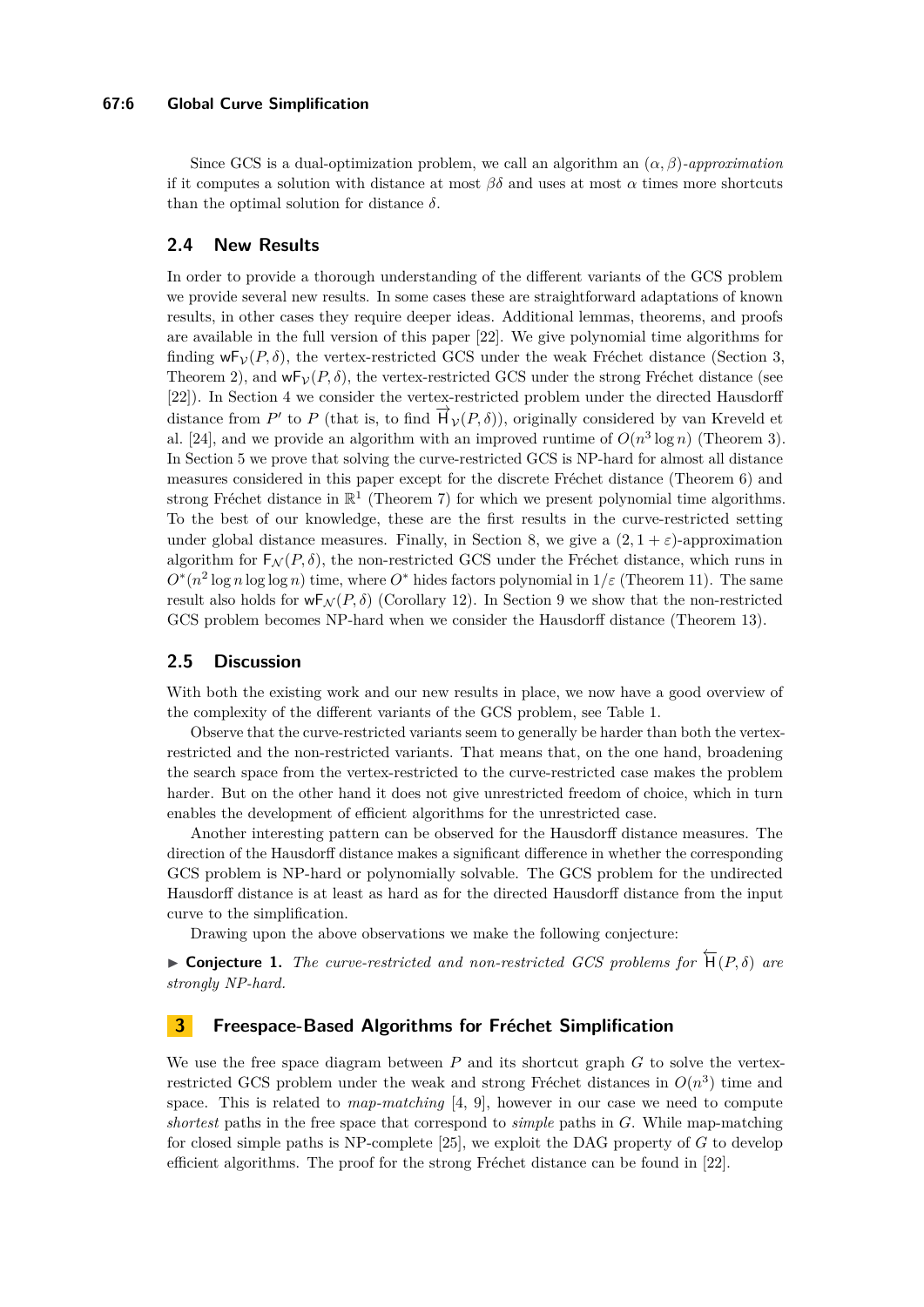<span id="page-6-0"></span>

**Figure 3** A free space diagram FSD*δ*(*P, G*) with strips and spines.

#### **3.1 Shortcut DAG and Free Space Diagram**

Let  $G = (V, E)$  be the *shortcut DAG* of *P*, where  $V = \{1, \ldots, n\}$  and  $E = \{(u, v) | 1 \leq$  $u < v \leq n$ . Each  $v \in V$  is embedded at  $p_v$  and each edge  $e = (u, v) \in E$  as a straight line shortcut is linearly parameterized as  $e(t) = (1-t)p_u + tp_v$  for  $t \in [0,1]$ . We consider the parameter space of *G* to be  $E \times [0, 1]$ .

Now, let  $\delta > 0$ , and consider the joint parameter space  $[1, n] \times E \times [0, 1]$  of P and G. Any  $(s, e, t) \in [1, n] \times E \times [0, 1]$  is called *free* if  $||P(s) - e(t)|| \le \delta$ , and the union of all free points is referred to as the *free space*. For brevity, we write  $(s, e(t))$  instead of  $(s, e, t)$ , and if  $e(t) = v \in V$  we write  $(s, v)$ . The *free space diagram*  $\text{FSD}_{\delta}(P, G)$  consists of all points in  $[1, n] \times E \times [0, 1]$  together with an annotation for each point whether it is free or not. In the special case that the graph is a polygonal curve *Q* with *m* vertices, then  $\mathsf{FSD}_{\delta}(P,Q)$ consists of  $(n-1) \times (m-1)$  cells in the domain  $[1,n] \times [1,m]$ . A monotone path from  $(1,1)$  to  $(n,m)$  that lies entirely within the free space corresponds to a pair of monotone reparameterizations (*σ, θ*) that witness F(*P, Q*) ≤ *δ*. Such a *reachable path* can be computed using dynamic programming in  $O(mn)$  time [\[5\]](#page-12-8). If one drops the monotonicity requirement for the path, one obtains a witness for  $wF(P,Q) \leq \delta$ .

The free space diagram  $\mathsf{FSD}_\delta(P, G)$  consists of one *cell* for each edge in P and each edge in *G*. The free space in such a cell is convex. The boundary of a cell comprises four line segments that each contain at most one *free space interval*.  $\text{FSD}_\delta(P, G)$  is composed of spines and strips. For any  $v \in V$  and  $e \in E$  we call  $\mathsf{SP}(v) = [1, n] \times v$  a *spine* and  $ST(e) = [1, n] \times e \times [0, 1]$  a *strip*. We denote the free space within spines and strips as  $\mathsf{SP}_{\delta}(v) = \{(s, v) \mid 1 \leq s \leq n, ||P(s) - p_v|| \leq \delta\}$  and  $\mathsf{ST}_{\delta}(e) = \{(s, e(t)) \mid 1 \leq s \leq n, 0 \leq t \leq \delta\}$ 1*,*  $||P(s) - e(t)|| \leq \delta$ . For  $(u, v) \in E$ , both spines centered at the vertices of the edge are subsets of the strip:  $SP(u)$ ,  $SP(v) \subseteq ST(u, v)$ , and  $SP(u)$  is a subset of all strips with respect to edges incident on *u*. See Figure [3](#page-6-0) for an illustration.

#### **3.2** Weak Fréchet Distance  $wF_\mathcal{V}(P,\delta)$  in Polynomial Time

Let  $P' = \mathsf{wF}_V(P, \delta)$  and let  $n' = \#P'$  be the number of vertices in P'. Then P' is a path in  $G$ , and  $P'$  visits an increasing subsequence of vertices in  $P$  (or  $V$ ). From the fact that  $\mathsf{wF}(P, P') \leq \delta$  we know that there is a path  $\mathcal{P} = (\sigma, \theta)$  from  $(1, 1)$  to  $(n, n')$  in  $\mathsf{FSD}_{\delta}(P, P')$ that lies entirely within free space. And since  $\mathsf{FSD}_{\delta}(P, P')$  is a subset of  $\mathsf{FSD}_{\delta}(P, G)$ , the path  $\mathcal{P} = (\sigma, \theta)$  is also a path in  $\mathsf{FSD}_\delta(P, G)$ . Here,  $\sigma$  is a reparameterization of P, and  $\theta$  is a reparameterization of  $P'$ , and  $P'$  is simple. We call  $(s, d)$  in  $\textsf{FSD}_\delta(P, G)$  weakly reachable if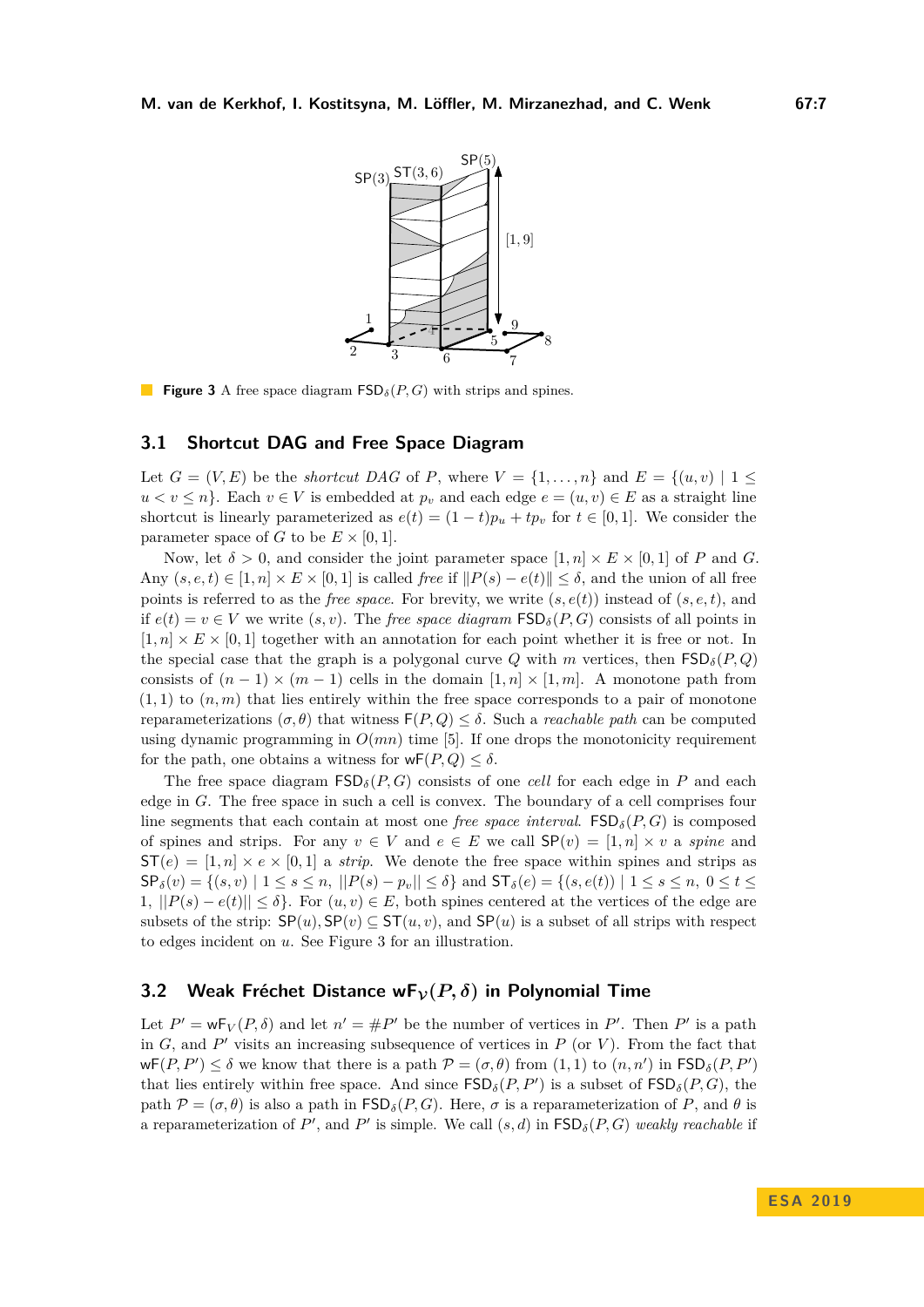#### **67:8 Global Curve Simplification**

there exists a path  $\mathcal{P} = (\sigma, \theta)$  from (1, 1) to (*s, d*) in  $\mathsf{FSD}_\delta(P, G)$  that lies in free space such that  $\theta$  is a reparameterization of a simple path from  $p_1$  to some point on an edge in *G*. We denote the number of vertices on this simple path by #P, and we call P *weakly reachable*. We define the cost function  $\phi : [1, n] \times V \to \mathbb{N}$  as  $\phi(z, v) = \min_{\mathcal{P}} \# \mathcal{P}$ , where the minimum ranges over all weakly reachable paths to  $(z, v)$  in the free space diagram. If no such path exists then  $\phi(z, v) = \infty$ . Note that all points in a free space interval (on the boundary of a free space cell) have the same *φ*-value.

 $\triangleright$  **Observation 1.** *There is a weakly reachable path*  $\mathcal{P}$  *in*  $\mathsf{FSD}_\delta(P,G)$  *from*  $(1,1)$  *to*  $(n,n)$ *with*  $\#\mathcal{P} = \#\mathsf{wF}_{\mathcal{V}}(P,\delta)$  *if and only if*  $\phi(n,n) = \#\mathsf{wF}_{\mathcal{V}}(P,\delta)$ *.* 

Since  $\phi$  is the length of a shortest path, it seems as if one could compute it by simply using a breadth-first propagation. However, one has to be careful because a weakly reachable path P is only allowed to backtrack *along the path in G that it has already traversed*. We therefore carefully combine two breadth-first propagations to compute the *φ* values for all  $I \in \mathcal{I}$ , where  $\mathcal I$  is the set of all (non-empty) free space intervals on all spines  $\mathsf{SP}(v)$  for all  $v \in V$ . For the primary breadth-first propagation, we initialize a queue  $Q$  by enqueuing the interval  $I \subseteq \mathsf{SP}_{\delta}(1)$  that contains  $(1, 1)$ . Once an interval has been enqueued it is considered *visited*, and it can never become unvisited again. Then we repeatedly extract the next interval *I* from *Q*. Assume  $I \subseteq \mathsf{SP}_\delta(u)$ . For each *v* from  $u + 1$  to *n* we consider  $\mathsf{ST}(u, v)$  and we compute all unvisited intervals  $J \subseteq \mathsf{SP}_\delta(u) \cup \mathsf{SP}_\delta(v)$  that are reachable from *I* with a path in  $ST_{\delta}(u, v)$ . These *J* can be reached using one more vertex, therefore we set  $\phi(J) = \phi(I) + 1$ , we insert *J* into *Q*, and we store the predecessor  $\pi(J) = I$ . For each  $J \in \mathsf{SP}_\delta(u)$  we then launch a secondary breadth-first traversal to propagate  $\phi(J)$  to all unvisited intervals  $J' \in \mathcal{I}$ that are reachable from *J* within the free space of  $\text{FSD}_{\delta}(P, G(\pi(J)))$ . Here,  $G(\pi(J))$  denotes the projection of the predecessor DAG rooted at  $\pi(J)$  onto *G*, i.e., each interval *I* in the predecessor DAG is projected to *u* if  $I \subseteq \mathsf{SP}_\delta(u)$ . This allows  $P$  to backtrack along the path in *G* that it has already traversed, *without* increasing *φ*. This secondary breadth-first traversal uses a separate queue  $Q'$ , and sets  $\phi(J') = \phi(J)$  and  $\pi(J') = J$ . When this secondary traversal is finished,  $Q'$  is prepended to  $Q$ , and then the primary breadth-first propagation continues. Once *Q* is empty, i.e., all intervals have been visited,  $\phi(I) = \#wF_{\mathcal{V}}(P, \delta)$ , where  $I \subseteq \mathsf{SP}_{\delta}(n)$  is the interval that contains  $(n, n)$ . Backtracking a path  $P$  from *n* to 1 in the predecessor DAG rooted at  $\pi(I)$ , and projecting P onto G, yields the simplified curve P'. This algorithm visits each interval in  $\mathcal I$  once using nested breadth-first traversals. Since there are  $O(n^3)$  free space intervals this takes  $O(n^3)$  time and space.

<span id="page-7-0"></span> $\triangleright$  **Theorem 2.** *Given a polygonal curve P with n vertices and*  $\delta > 0$ *, an optimal solution to the vertex-restricted GCS problem under the weak Fréchet distance can be computed in*  $O(n^3)$ *time and space.*

# <span id="page-7-1"></span>**4 Vertex-Restricted GCS under Directed Hausdorff from** *P* **0 to** *P*

In this section we revisit the GCS problem for  $\overrightarrow{H}_{\mathcal{V}}(P,\delta)$  considered by Kreveld et al. [\[24\]](#page-13-8). We improve on the running time of their  $O(n^4)$  time algorithm. First we thicken the input curve *P* by width  $\delta$ . This induces a polygon  $\mathcal P$  with  $h = O(n^2)$  holes. Now all we need is to decide whether each shortcut  $\langle p_i p_j \rangle$  for all  $1 \leq i \leq j \leq n$  lies entirely within P or not. To this end, we preprocess  $P$  into a data structure such that for any straight line query ray *ρ* originating from a point inside  $\mathcal P$  one can efficiently compute the first point on the boundary of P hit by  $\rho$ . We use the data structure proposed by [\[13\]](#page-13-15) of size  $O(N)$  which can be constructed in time  $O(N\sqrt{h} + h^{3/2} \log h + N \log N)$  and which answers queries in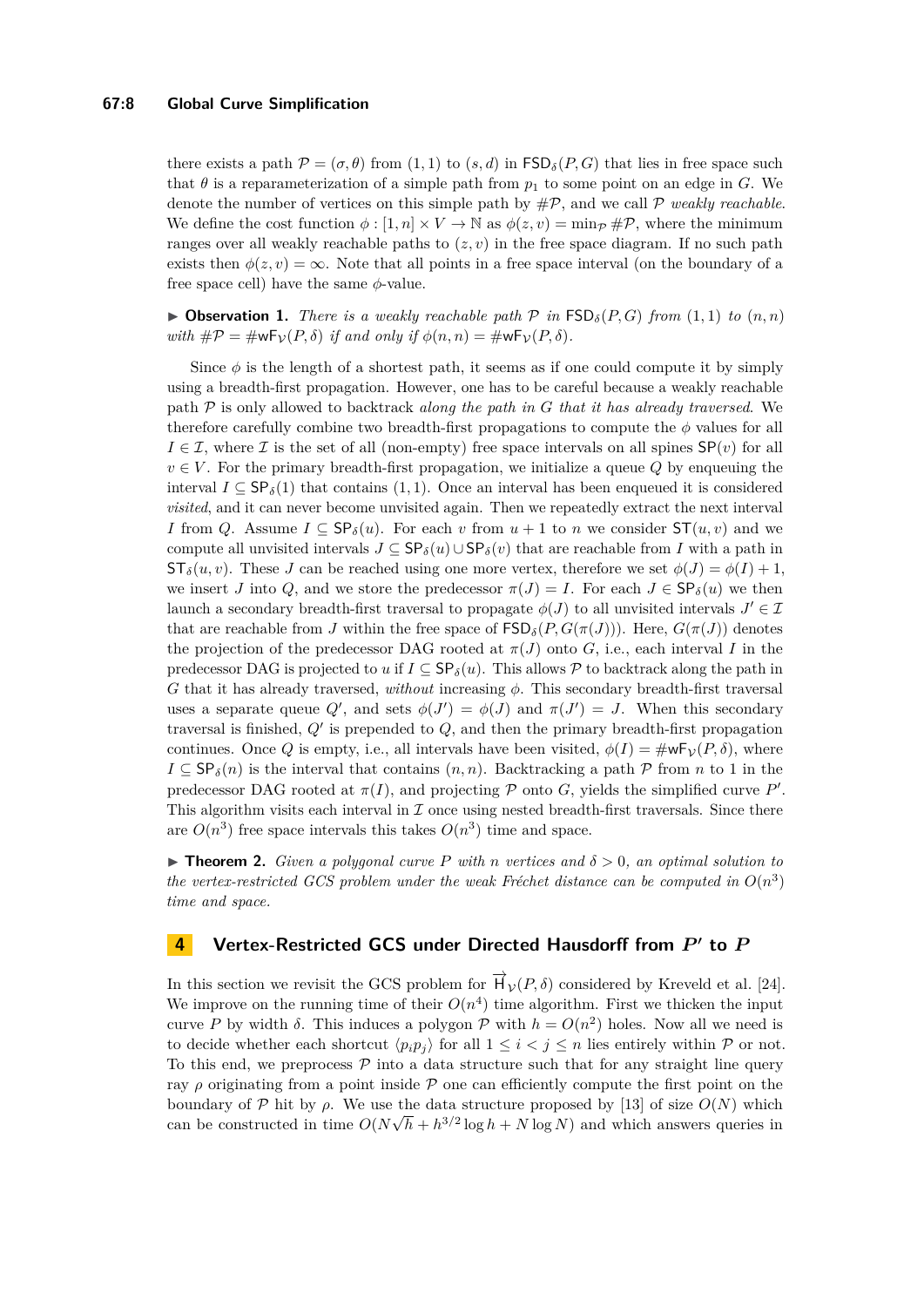<span id="page-8-2"></span>

*O*( √  $\overline{h}$  log *N*) time. We have  $\Theta(n^2)$  shortcuts  $\langle p_i p_j \rangle$  to process and need to examine whether each shortcut lies inside  $P$  or not. If a shortcut lies inside  $P$  then we include it in the edge set of the shortcut graph proposed by Imai and Iri [\[20\]](#page-13-7). Otherwise we eliminate the shortcut. We originate a ray at  $p_i$  and compute the first point  $x$  on the boundary of  $P$  hit by the ray in  $O(\sqrt{h} \log N)$  time. If  $||p_i - x|| \ge ||p_i - p_j||$  then the shortcut lies inside P, otherwise it does not. Once the edge set of the shortcut graph is constructed, we compute the shortest path in it. As a result we have the following theorem:

<span id="page-8-0"></span>**Find 1.** *Given a polygonal curve P* with *n* vertices and  $\delta > 0$ , an optimal solution to *the curve-restricted GCS problem for*  $\overrightarrow{H}_V(P, \delta)$  *can be computed in*  $O(n^3 \log n)$  *time using*  $O(n^2)$  *space.* 

# <span id="page-8-1"></span>**5 NP-Hardness of Several Curve-Restricted Variants**

In this section we construct a template that we use to prove NP-hardness of the curverestricted GCS problems for most of the distance measures discussed in this paper. The template takes inspiration from the NP-hardness proofs of minimum-link path problems [\[23\]](#page-13-11). We believe that this template can be adapted to show hardness of other similar problems.

The template reduces from the SUBSET SUM problem. Given a set of m integers  $A = \{a_1, a_2, \ldots, a_m\}$  and an integer *M*, we will construct an instance of the curve-restricted GCS problem such that there exists a subset  $B \subset A$  with the total sum of its integers equal to *M* if and only if there exists a simplified polygonal curve with at most  $2m + 1$  vertices.

The input curve *P* we construct has a zig-zag pattern. It has *m split gadgets* at every other bend of the pattern, *m* + 1 *enumeration gadgets* at the other bends, and 2*m pinhole gadgets* halfway through each zig-zag segment (refer to Figure [4\)](#page-8-2).

The construction forces any optimal simplification  $P'$  to follow a zig-zag pattern with a vertex on each split and enumeration gadget and no other vertices. The pinhole gadget is named as such because any segment of  $P'$  that goes through it is forced to pass through a specific point, called the *pinhole*. This limits the placements of  $P'$ 's vertices. The choice of where to place the vertex on each split gadget then corresponds to the choice of including or excluding a given integer in the subset *B* and the *x*-coordinate of the vertex on each enumeration gadget encodes the sum of integers in *B* up to that point. We ensure that the endpoint of *P* is reachable with at most  $2m + 1$  vertices only if *B* sums to exactly *M*.

The split and enumeration gadgets always have the same shape, but the shape of the pinhole gadget depends on the distance measure. Pinhole gadgets must be chosen so that the following properties hold: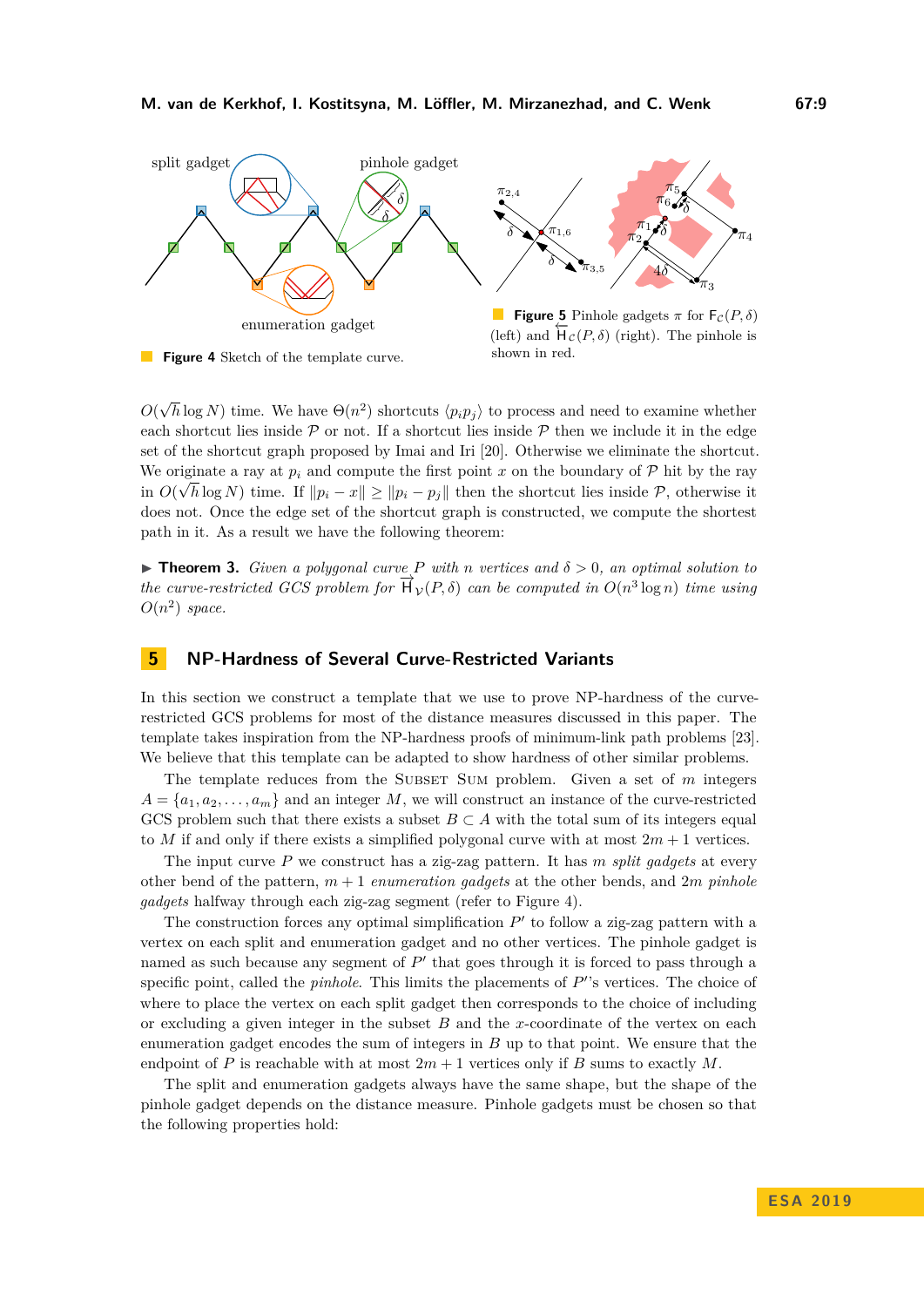- 1. Any segment of  $P'$  starting before a pinhole gadget and ending after the pinhole gadget must pass through the pinhole gadget's *pinhole*.
- 2. It must be impossible to have a segment of  $P'$  traverse multiple pinhole gadgets at once.
- **3.** Any segment of  $P'$  where the starting vertex  $u$  is on a split or enumeration gadget, the segment goes through a pinhole, and the ending vertex *v* is on the next enumeration or split gadget, must have distance  $\leq \delta$  to  $P[u, v]$ .
- **4.** *P* must be polynomial in size. Specifically, only a polynomial number of polyline segments can be used and all vertices must have rational coordinates.

In Figure [5](#page-8-2) we show pinhole gadgets for Fréchet distance and directed Hausdorff distance directed from  $P'$  to  $P$ . The gadget for Fréchet distance also works for weak Fréchet distance, undirected Hausdorff distance and directed Hausdorff distance in the other direction. For these latter three distance measures, we note that the pinhole gadget here does not force  $P'$ to go through the pinhole but to pass close enough by it instead. This results in there being reachable intervals on the split and enumeration gadgets rather than reachable points. This leads to an expanded version of the first property:

1. The endpoint of any segment of  $P'$  starting before a pinhole gadget and ending after the pinhole gadget must have distance less than  $\frac{0.5}{2m}$  to the endpoint of the segment with the same starting point that passes exactly through the pinhole and ends on the same segment of *P*.

If this property holds (as it does for the gadget in Figure [5](#page-8-2) (left) under weak Fréchet and Hausdorff distance) the reachable intervals on the gadgets are so small they never overlap, so the reduction still holds. This leads to the following theorems:

<span id="page-9-1"></span>▶ **Theorem 4.** *Given a curve distance measure, if there exists a pinhole gadget that can be inserted in the described template such that the listed properties hold, the curve-restricted GCS problem for that distance measure is NP-hard.*

<span id="page-9-0"></span>► **Theorem 5.** *The GCS problem for*  $\overleftarrow{H}_c(P, \delta), \overrightarrow{H}_c(P, \delta), H_c(P, \delta), F_c(P, \delta), \text{wF}_c(P, \delta)$  *is NP-hard.*

Theorem [4](#page-9-1) implies this template may be used to prove curve-restricted simplification under other distance measures NP-hard as well in the future. Since the template reduces from SUBSET SUM it proves the above problems weakly to be NP-hard. For undirected Hausdorff distance, we also prove strong NP-hardness in Corollary [14.](#page-12-5)

#### **6 Curve-Restricted GCS under Discrete Fréchet Distance**

Next we present an  $O(n^3)$ -time algorithm for the GCS problem for  $dF_c(P,\delta)$ . Observe that, given an input curve  $P$ , there is only a discrete set of candidate points we need to consider for vertices of the output curve. Let  $A$  be the arrangement of *n* disks of radius  $\delta$  centered on the vertices of *P*, and let  $C = \langle c_1, \ldots, c_m \rangle$ , with  $m \in O(n^2)$ , be the sequence of intersections between *P* and A, in order along *P*. Observe that under the discrete Fréchet distance, if there exists a curve-restricted simplification  $P' = \langle q_1, \ldots, q_k \rangle$  of *P*, then there exists a subsequence of *C* of length *k* which is a simplification of *P*.

Although the approach of Bereg et al. [\[7\]](#page-12-4) to compute the minimal vertex-restricted simplification of  $A$  does not apply in our case, we can design a dynamic programming algorithm in a similar fashion. Define  $K(i, j)$  to be the minimum value k such that there exists a subsequence  $\langle c_1, \ldots, c_j \rangle$  of length *k* that has discrete Fréchet distance at most *δ* to the sequence  $\langle p_1, \ldots, p_i \rangle$ . We will design a dynamic program to calculate all *nm* values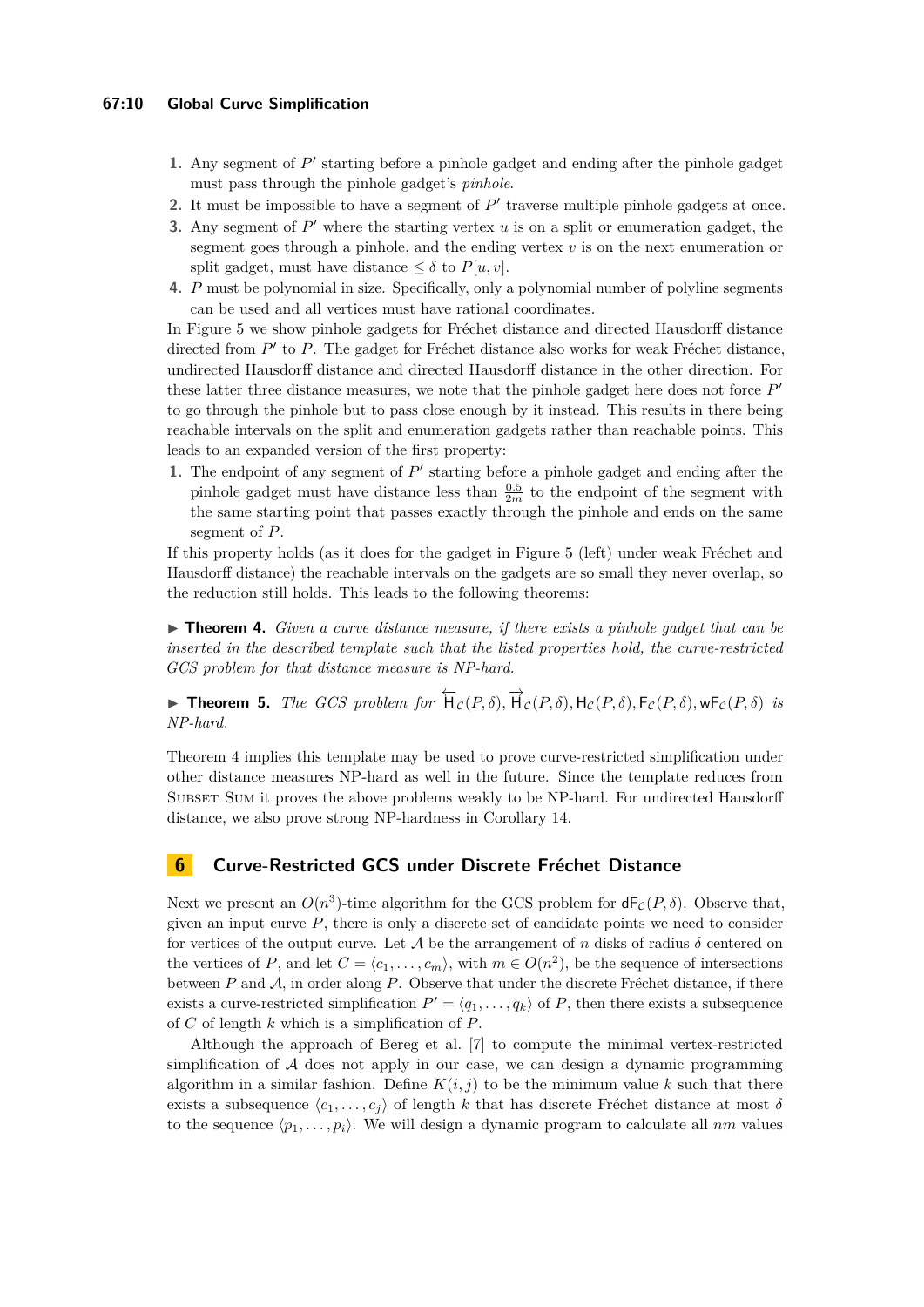<span id="page-10-3"></span>

**Figure 6** The time-stamped traversals made by the man *m* and the dog *d*. The red lines indicate the dog's jumps.

*K*(*i*, *j*). Specifically, if  $p_{i-1}$  and  $c_j$  are within distance  $\delta$ , then

$$
K(i,j) = \min\left(K(i-1,j), \min_{1 \leq j' < j} \left(K(i-1,j') + 1\right)\right),
$$

and  $K(i, j) = \infty$  otherwise. This definition immediately gives an  $O(n^4)$  algorithm to compute  $K(n, m)$ . We can improve on this by maintaining a second table with prefix minima  $M(i, j) = \min_{1 \leq j' \leq j} K(i, j)$ , which can be calculated in constant time per table entry and overall saves a linear factor. The full proof of the following theorem can be found in [\[22\]](#page-13-12).

<span id="page-10-1"></span>**Findment 6.** *Given a polygonal curve P* with *n* vertices and  $\delta > 0$ , an optimal solution to *the*  $dF_c(P, \delta)$  *can be computed in*  $O(n^3)$  *time and*  $O(n^2)$  *space.* 

# **7 GCS Fréchet Distance in One Dimension**

In this section we provide a greedy algorithm for the curve-restricted GCS problem in  $\mathbb{R}^1$ under the Fréchet distance. We describe our algorithm using the man-dog terminology that is often used in the literature on Fréchet distance: Initially a man and his dog start at  $p_1$ . The man walks along *P* until his distance to the dog exceeds *δ*. Now if there is a turn between the man and the dog, the dog marks its current position and jumps over the turn and stays at distance exactly  $\delta$  away from the man. If there is no turn in between, the dog just follows the man at distance exactly  $\delta$  and stops when the man arrives at the next turn or the end. Once they both end the walk at  $p_n$  we report the positions marked by the dog as  $P'$ . See Figure [6.](#page-10-3) More details are given in [\[22\]](#page-13-12).

<span id="page-10-0"></span>**Findment 7.** *Given a polygonal curve P in*  $\mathbb{R}^1$  *with n vertices and*  $\delta > 0$ *, an optimal solution to the curve-restricted GCS problem under the Fréchet distance can be computed in linear time.*

#### <span id="page-10-2"></span>**8 Approximation of Non-Restricted GCS under Fréchet Distance**

In this section we present an approximation algorithm for the non-restricted GCS problem that discretizes the feasible space for the vertices of the simplified curve. The idea is to compute a polynomial number of shortcuts in the discretized space, and (approximately) validate for each shortcut whether it is within Fréchet distance  $\delta$  to a subcurve of P. For every subcurve of *P* we incrementally add the valid shortcuts to the edge set of a graph *G* until all the shortcuts have been processed. Once *G* is built, we compute the shortest path in *G* and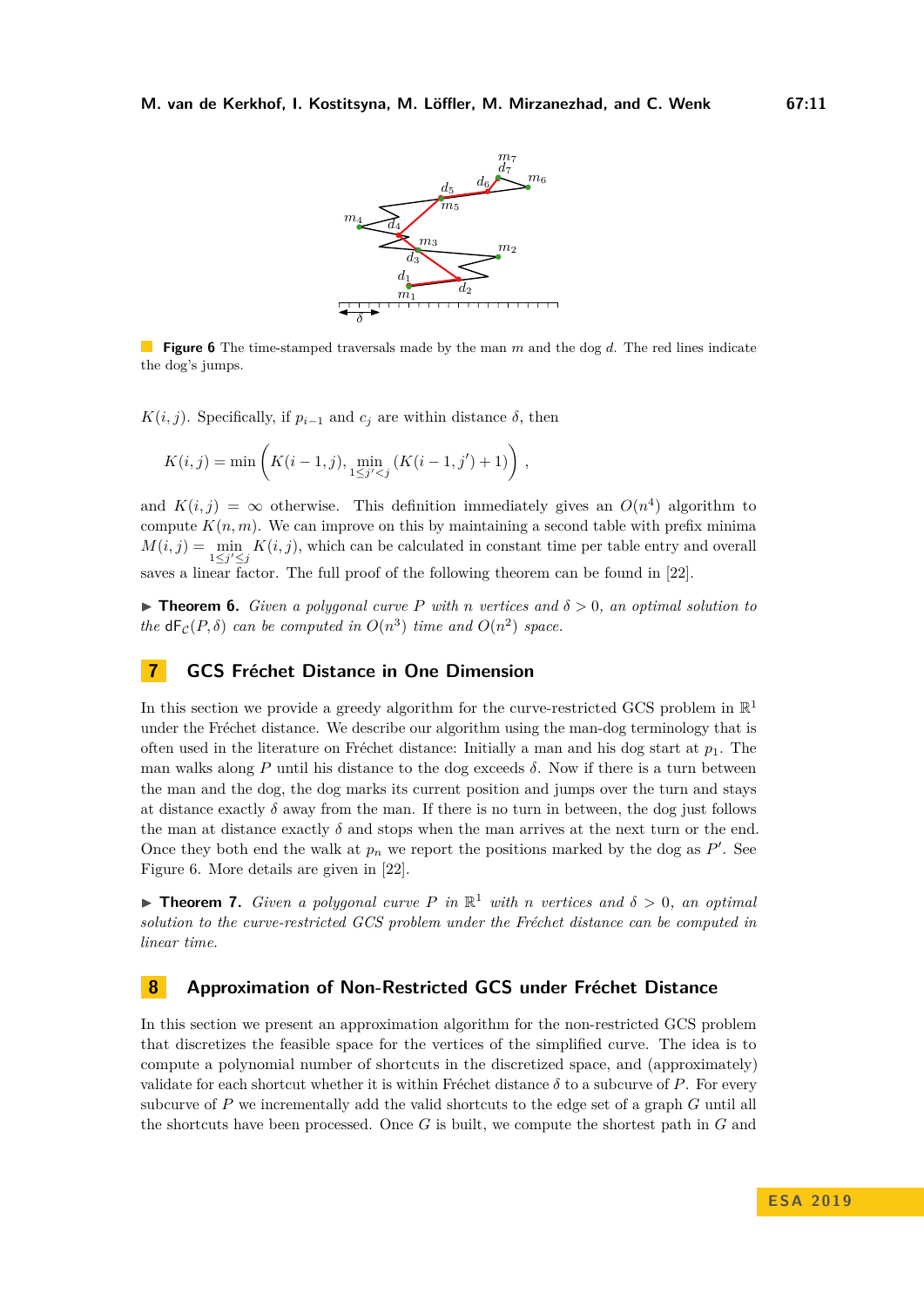**Algorithm 1** Non-restricted GCS problem for the Fréchet distance.

<span id="page-11-4"></span><span id="page-11-3"></span> **forall**  $i \in \{1, \dots, n\}$  **do** Compute  $C_i(\delta, \left(\varepsilon \delta/(4\sqrt{d})\right)$  and  $\mathcal{G}_i$ ;  $E \leftarrow \emptyset$ ,  $V \leftarrow \emptyset$ ,  $C_1 \leftarrow p_1 \cup C_1$ ,  $C_n \leftarrow p_n \cup C_n$ ; **forall**  $C_i$  *and*  $C_j$ , *with*  $1 \leq i \leq j \leq n$  **do forall**  $c_1 \in \overset{\circ}{\mathcal{C}_i}$  **and**  $c_2 \in \mathcal{C}_j$  **do**   $\left| \begin{array}{c} \mathbf{if} \ \mathsf{VALIDATE}(\langle c_1 c_2 \rangle, P[i,j]) = true \ \mathbf{then} \ E \leftarrow E \cup \langle c_1 c_2 \rangle, \ V \leftarrow V \cup \{c_1, c_2\}; \end{array} \right.$ **return** the shortest path between  $p_1$  and  $p_n$  in  $G = (V, E)$ .

return  $P'$ . To speed up the validation for each shortcut, we use a data structure to decide whether the Fréchet distance between a shortcut and a subcurve of *P* is at most *δ*. For a better understanding of our algorithm, we introduce some notation. Consider a ball  $B(o, r)$  of radius  $r > 0$  centered at  $o \in \mathbb{R}^d$ . Let  $\text{Prt}(\mathbb{R}^d, l)$  be a *partitioning* of  $\mathbb{R}^d$  into a set of disjoint cells (hypercubes) of side length *l* that is induced by axis parallel hyperplanes placed consecutively at distance *l*. For any  $1 \leq i \leq n$  we call  $\mathcal{C}_i = \mathcal{C}_i(r, l) = \{c \in \text{Prt}(\mathbb{R}^d, l) | c \cap B(p_i, r) \neq \emptyset\}$  a discretization of  $B(p_i, r)$ . Let  $\mathcal{G}_i$  be the set of *corners* of all cells in  $\mathcal{C}_i$ .

As we can see, Algorithm [1](#page-11-3) is a straightforward computation of valid shortcuts and shortest path in the graph *G*. The VALIDATE procedure takes a shortcut  $\langle c_1 c_2 \rangle$  and a subcurve  $P[i, j]$ as arguments and decides (approximately) if  $F(\langle c_1 c_2 \rangle, P[i, j]) \leq \delta$ . In particular, it returns *true* if  $F(\langle c_1 c_2 \rangle, P[i, j]) \leq (1 + \varepsilon/2)\delta$  and *false* if  $F(\langle c_1 c_2 \rangle, P[i, j]) > (1 + \varepsilon)\delta$ . We implement the VALIDATE procedure (line [5\)](#page-11-4) using the data structure in [\[17\]](#page-13-16). Let  $\#P'$  denote the number of vertices of the polygonal curve  $P'$ . The following lemmas imply Theorem [11.](#page-11-0) More details and proofs are provided in [\[22\]](#page-13-12).

**Example 8.** *The shortest path*  $P'_{\text{alg}}$  *returned by Algorithm [1](#page-11-3) exists and*  $F(P, P'_{\text{alg}}) \leq (1 + \varepsilon)\delta$ .

**Example 1** Let  $P' = F_N(P, \delta)$  and let  $P'_{\text{alg}}$  be the curve returned by Algorithm [1.](#page-11-3) Then  $\#P'_{\text{alg}} \leq 2(\#P' - 1).$ 

► **Lemma [1](#page-11-3)0.** *Algorithm 1 runs in*  $O\left(\varepsilon^{-d} n \log n \left(\frac{\log^2(1/\varepsilon) \log n + \varepsilon^{-(d+2)} n \log \log n}\right)\right)$  *time and uses*  $O((\varepsilon^{-d} \log^2(1/\varepsilon))n)$  *space.* 

<span id="page-11-0"></span>**Fineorem 11.** Let P be a polygonal curve with n vertices in  $\mathbb{R}^d$ ,  $\delta > 0$ , and  $P' = F_{\mathcal{N}}(P, \delta)$ . *For any*  $0 < \varepsilon \leq 1$ , one can compute in  $O^*(n^2 \log n \log \log n)$  time and  $O^*(n)$  space a non*restricted simplification*  $P^*$  *of*  $P$  *such that*  $\#P^* \leq 2(\#P' - 1)$  *and*  $\mathsf{F}(P, P^*) \leq (1 + \varepsilon)\delta$ *. Here, O*<sup>∗</sup> *hides factors polynomial in* 1*/ε.*

<span id="page-11-1"></span>I **Corollary 12.** *Theorem [11](#page-11-0) also holds for the non-restricted GCS under the weak Fréchet distance.*

# <span id="page-11-2"></span>**9 Strong NP-Hardness for Non-Restricted GCS under Undirected Hausdorff Distance**

Van Kreveld et al. [\[24\]](#page-13-8) showed that the vertex-restricted GCS problem is NP-hard for undirected Hausdorff distance by a reduction from Hamiltonian cycle in segment intersection graphs. Their proof can be extended to the curve-restricted and non-restricted case; however, because of the increased freedom in vertex placement we must take care when exact embedding the segment graph: e.g., segments that intersect at arbitrarily small angles could potentially cause coordinates with unbounded bit complexity. For this reason, we here reduce from a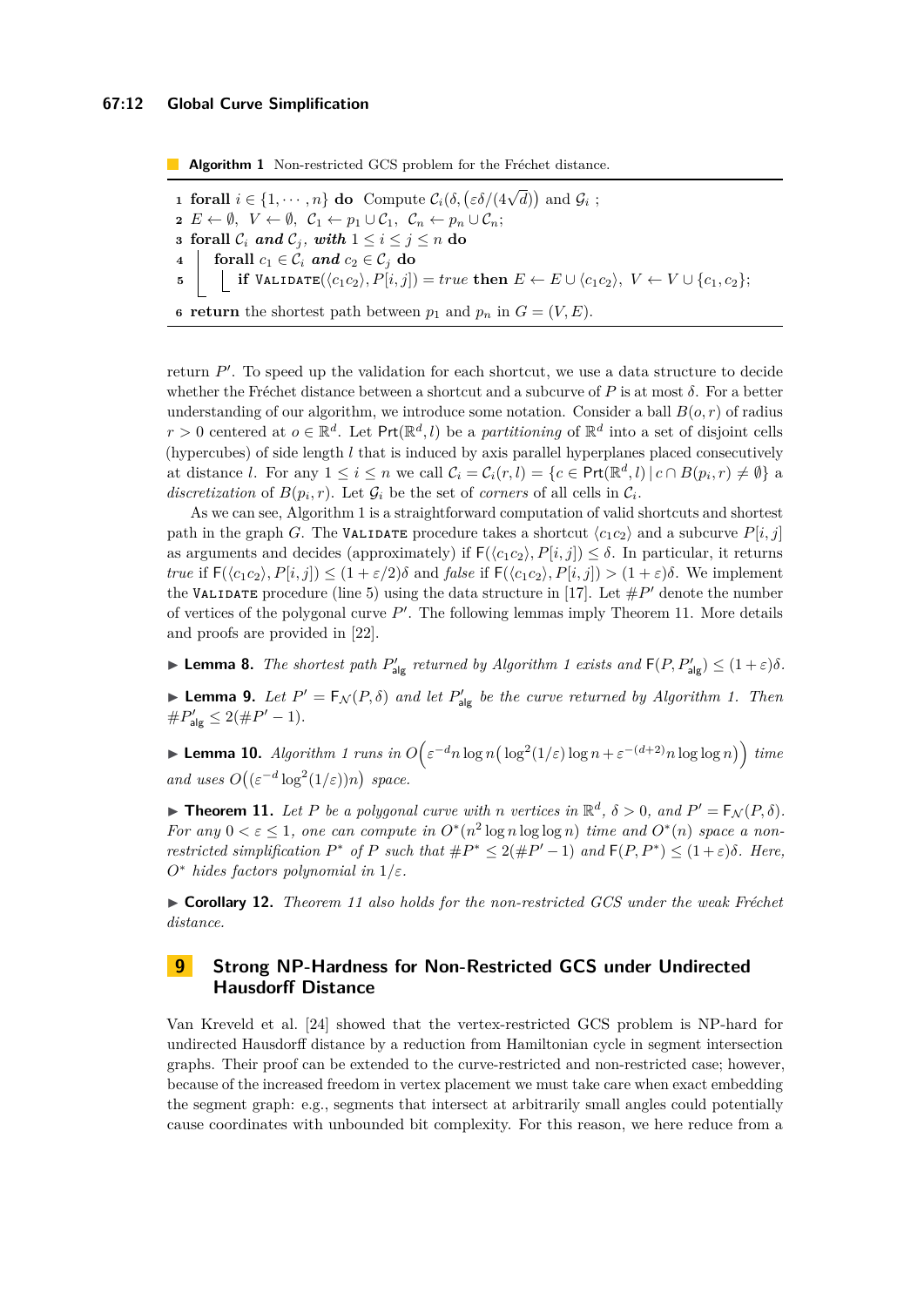more restricted class of graphs: *orthogonal* segment intersections graphs. Czyzowicz et al. [\[15\]](#page-13-17) show that Hamiltonian cycle remains NP-complete in 2-connected cubic bipartite planar graphs, and Akiyama et al. [\[3\]](#page-12-9) prove that every bipartite planar graph has a representation as an intersection graph of orthogonal line segments. Hence, Hamiltonian cycle in orthogonal segment intersection graphs is NP-complete.

We sketch the adapted proof; the full proof can be found in [\[22\]](#page-13-12). Let *S* be a set of *n* horizontal or vertical line segments in the plane with integer-coordinate endpoints such that S *S* forms one connected component. Furthermore, assume that all intersections of segments in *S* are proper, that is no endpoints of segments in *S* coincide. Let the input polygonal curve *P* consist of the subsegments of *S*, and let *P* cover all the segments of *S* (possibly multiple times). That is, the vertices of *P* are chosen from the set of endpoints and the intersection points of segments in *S*, and the union of all the links of *P* equals to the union of the segments in *S*. Set  $\delta = \frac{1}{8}$ , and let  $D \subset \mathbb{R}^2$  be the Minkowski sum of *S* and a closed ball of radius  $\delta$ . A simplification  $P'$  with Hausdorff distance at most  $\delta$  to  $P$  must visit the  $\delta$ -disks around all endpoints of *S*, while staying inside *D*. A Hamiltonian path in the intersection graph of *S* corresponds to a simplification  $P'$  with  $3n - 1$  vertices. Indeed, since no two *δ*-disks around the endpoints of the segments in *S* are visible to each other within *D* (unless they are endpoints of the same segment), an optimal solution visits the two endpoints of each segment consecutively and has one extra bend to switch to the next segment. This results in three links of  $P'$  per segment, except for the first and the last segment to be covered, for which only two links each are needed.

<span id="page-12-6"></span>▶ **Theorem 13.** *The non-restricted GCS problem under undirected Hausdorff distance is strongly NP-hard.*

Since a solution to the reduction never benefits from placing vertices not on *P*, we also immediately obtain an improvement over Theorem [5](#page-9-0) for the case of  $H_c(P, \delta)$ .

<span id="page-12-5"></span>I **Corollary 14.** *The curve-restricted GCS problem under undirected Hausdorff distance is strongly NP-hard.*

#### **References**

- <span id="page-12-0"></span>**1** M. A. Abam, M. de Berg, P. Hachenberger, and A. Zarei. Streaming Algorithms for Line Simplification. *Discrete & Computational Geometry*, 43(3):497–515, 2010.
- <span id="page-12-1"></span>**2** P. K. Agarwal, S. Har-Peled, N. Mustafa, and Y. Wang. Near Linear time approximation algorithm for curve simplification. *Algorithmica*, 42(3–4):203–219, 2005.
- <span id="page-12-9"></span>**3** T. Akiyama, T. Nishizeki, and N. Saito. NP-completeness of the hamiltonian cycle problem for bipartite graphs. *Journal of Information Processing*, 3:73–76, 1980.
- <span id="page-12-7"></span>**4** H. Alt, A. Efrat, G. Rote, and C. Wenk. Matching planar maps. *Journal of Algorithms*, 49(2):262––283, 2003.
- <span id="page-12-8"></span>**5** H. Alt and M. Godau. Computing the Fréchet distance between two polygonal curves. *International Journal of Computational Geometry and Applications*, 5(1–2):75–91, 1995.
- <span id="page-12-2"></span>**6** G. Barequet, D. Z. Chen, O. Daescu, M. T. Goodrich, and J. Snoeyink. Efficiently Approximating Polygonal Paths in Three and Higher Dimensions. *Algorithmica*, 33(2):150–167, 2002.
- <span id="page-12-4"></span>**7** S. Bereg, M. Jiang, W. Wang, B. Yang, and B. Zhu. Simplifying 3D polygonal chains under the discrete Fréchet distance. In *Proc. Latin American Symposium on Theoretical Informatics (LATIN)*, Lecture Notes in Computer Science (LNCS, volume 4957), pages 630–641, 2008.
- <span id="page-12-3"></span>**8** M. de Berg, M. van Kreveld, and S. Schirra. Topologically Correct Subdivision Simplification Using the Bandwidth Criterion. *Cartography and Geographic Information Systems*, 25(4):243– 257, 1998.